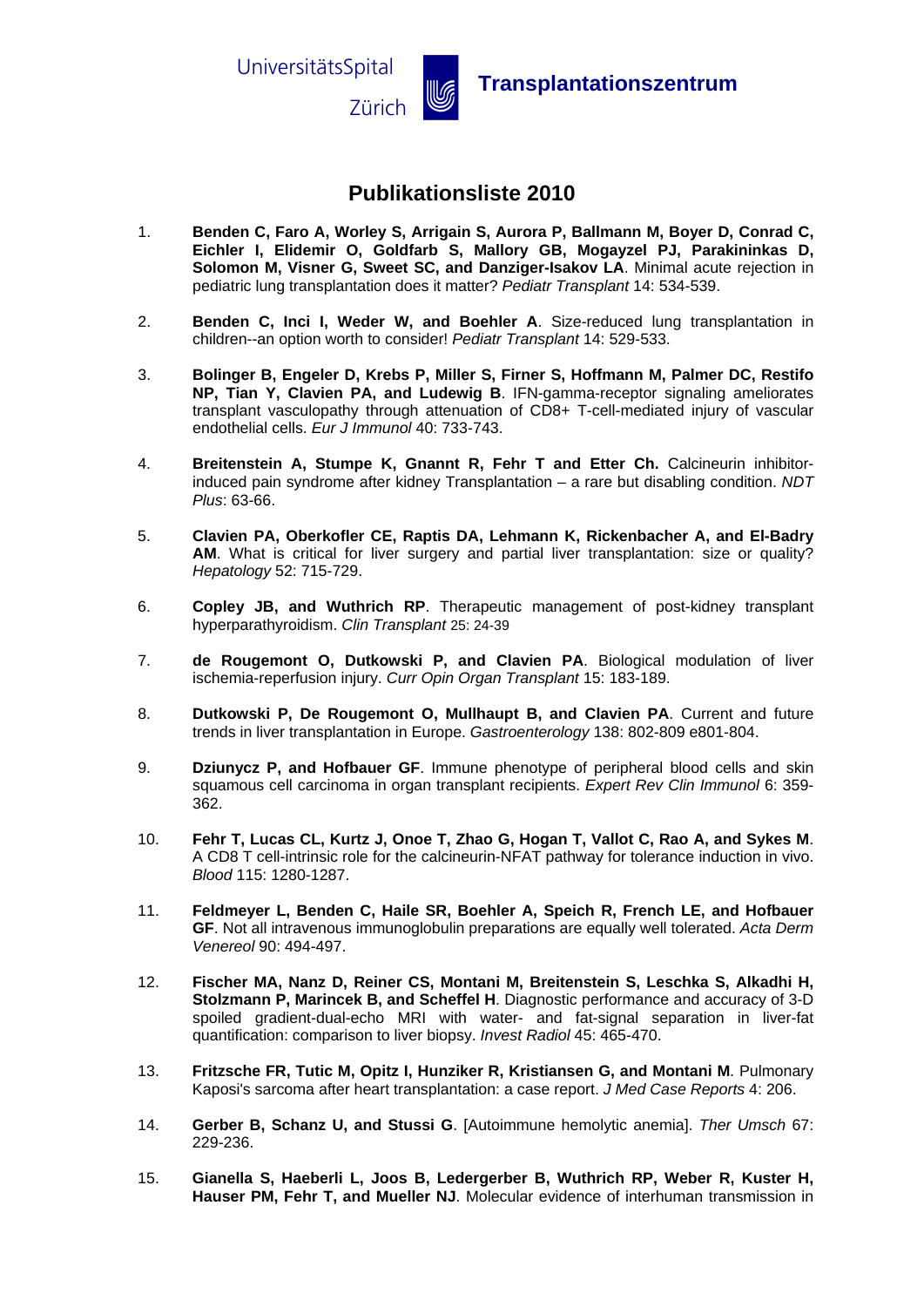

an outbreak of Pneumocystis jirovecii pneumonia among renal transplant recipients. *Transpl Infect Dis* 12: 1-10.

- 16. **Goetzmann L, Irani S, Schwegler K, Stamm M, Bricman R, Buddeberg C, Schmid C, Benden C, Klaghofer R, and Boehler A**. Distress and alexithymia in lung recipients psychosocial strains and associations with chronic allograft dysfunction. *Swiss Med Wkly*  140: 382-387.
- 17. **Goetzmann L, Lieberherr M, Krombholz L, Ambuhl P, Boehler A, Noll G, Muellhaupt B, Wagner R, Buddeberg C, and Klaghofer R**. [Subjective experiences following organ transplantation--a qualitative study of 120 heart, lung, liver, and kidney recipients]. *Z Psychosom Med Psychother* 56: 268-282.
- 18. **Hofbauer G**. [Immunosuppressive therapy after transplantation. Dermatologic relevance and pathomechanisms]. *Hautarzt* 61: 214-219.
- 19. **Hofbauer GF, Bouwes Bavinck JN, and Euvrard S**. Organ transplantation and skin cancer: basic problems and new perspectives. *Exp Dermatol* 19: 473-482.
- 20. **Hofer M, Benden C, Rechsteiner T, and Boehler A**. Extended measurements of exhaled nitric oxide in adult lung transplant recipients. *Transplantation* 90: 225-226.
- 21. **Inci I, Arni S, Acevedo C, Jungraithmayr W, Inci D, Vogt P, and Weder W**. Surfactant alterations following donation after cardiac death donor lungs. *Transpl Int* 24: 78-84.
- 22. **Inci I, Erne B, Arni S, Jungraithmayr W, Inci D, Hillinger S, Vogt P, Leskosek B, and Weder W**. Prevention of primary graft dysfunction in lung transplantation by Nacetylcysteine after prolonged cold ischemia. *J Heart Lung Transplant* 29: 1293-1301.
- 23. **Inci I, Irani S, Kestenholz P, Benden C, Boehler A, and Weder W**. Donor predicted post-operative forced expiratory volume in one second predicts recipients' best forced expiratory volume in one second following size-reduced lung transplantation. *Eur J Cardiothorac Surg* 39: 115-119.
- 24. **Inci I, and Weder W**. Airway complications after lung transplantation can be avoided without bronchial artery revascularization. *Curr Opin Organ Transplant* 15: 578-581.
- 25. **Irani S, Thomasius M, Schmid-Mahler C, Holzmann D, Goetzmann L, Speich R, and Boehler A**. Olfactory performance before and after lung transplantation: quantitative assessment and impact on quality of life. *J Heart Lung Transplant* 29: 265-272.
- 26. **Jungraithmayr W, De Meester I, Matheeussen V, Inci I, Augustyns K, Scharpe S, Weder W, and Korom S**. Inhibition of CD26/DPP IV attenuates ischemia/reperfusion injury in orthotopic mouse lung transplants: the pivotal role of vasoactive intestinal peptide. *Peptides* 31: 585-591.
- 27. **Jungraithmayr W, Inci I, Bain M, Hillinger S, Korom S, and Weder W**. Distribution of macrophages and T cells in syngrafts and allografts after experimental rat lung transplantation. *Immunobiology* 215: 206-214.
- 28. **Jungraithmayr W, Kayser G, Haberstroh J, Weder W, and Korom S**. An experimental approach toward chronic pulmonary allograft rejection: Orthotopic lung versus heterotopic tracheal segment transplantation in rats. *Transplant Proc* 42: 2767-2770.
- 29. **Jungraithmayr W, Vogt P, Inci I, Hillinger S, Arni S, Korom S, and Weder W**. A model of chronic lung allograft rejection in the rat. *Eur Respir J* 35: 1354-1363.
- 30. **Knols RH, de Bruin ED, Uebelhart D, Aufdemkampe G, Schanz U, Stenner-Liewen F, Hitz F, Taverna C, and Aaronson NK**. Effects of an outpatient physical exercise program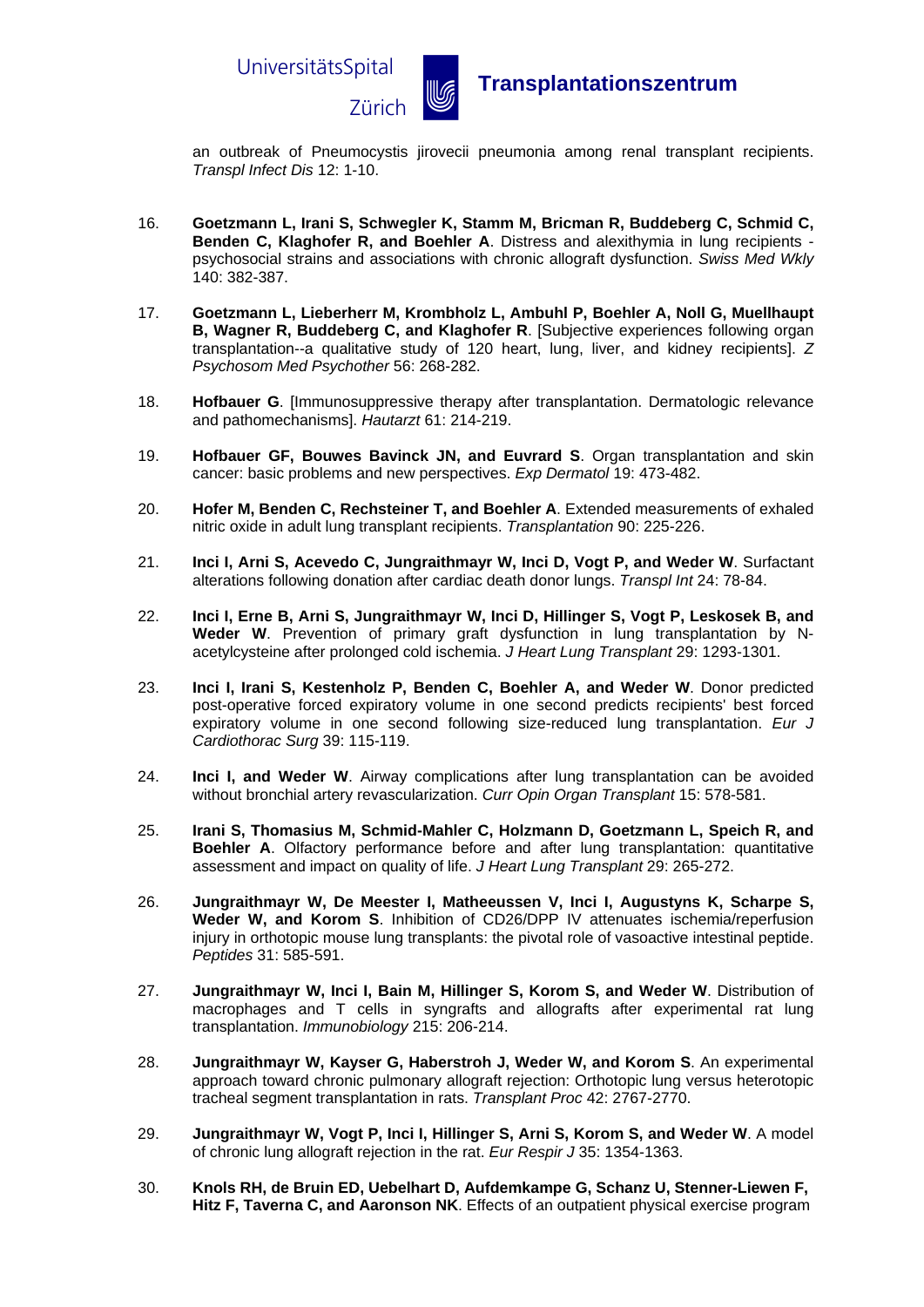

on hematopoietic stem-cell transplantation recipients: a randomized clinical trial. 2010 (Epub ahead of print).

- 31. **Kosmidis M, Dziunycz P, Suarez-Farinas M, Muhleisen B, Scharer L, Lauchli S, Hafner J, French LE, Schmidt-Weber C, Carucci JA, and Hofbauer GF**. Immunosuppression affects CD4+ mRNA expression and induces Th2 dominance in the microenvironment of cutaneous squamous cell carcinoma in organ transplant recipients. *J Immunother* 33: 538-546.
- 32. **Lehmann K, and Clavien PA**. History of hepatic surgery. *Surg Clin North Am* 90: 655- 664.
- 33. **Lehmann K, Muller MK, Schiesser M, Wildi S, Fehr T, Wuthrich RP, Clavien PA, and Weber M**. Treatment of ureteral complications after kidney transplantation with native ureteropyelostomy reduces the risk of pyelonephritis. 2010 (Epub ahead of print).
- 34. **McCormack L, Dutkowski P, El-Badry AM, and Clavien PA**. "Liver transplantation using fatty livers: always feasible?". 2010 (Epub ahead of print).
- 35. **Millard AL, Haberli L, Sinzger C, Ghielmetti M, Schneider MK, Bossart W, Seebach JD, and Mueller NJ**. Efficiency of porcine endothelial cell infection with human cytomegalovirus depends on both virus tropism and endothelial cell vascular origin. *Xenotransplantation* 17: 274-287.
- 36. **Mueller NJ, Weisser M, Fehr T, Wuthrich RP, Mullhaupt B, Lehmann R, Imhof A, Aubert JD, Genoni M, Kunz R, Weber M, and Steiger J**. Donor-derived aspergillosis from use of a solid organ recipient as a multiorgan donor. *Transpl Infect Dis* 12: 54-59.
- 37. **Mueller RJ, Stussi G, Puga Yung G, Nikolic M, Soldini D, Halter J, Meyer-Monard S, Gratwohl A, Passweg JR, Odermatt B, Schanz U, Biedermann BC, and Seebach JD**. Persistence of recipient-type endothelium after allogeneic hematopoietic stem cell transplantation. *Haematologica* 96: 119-127.
- 38. **Neusser MA, Kraus AK, Regele H, Cohen CD, Fehr T, Kerjaschki D, Wuthrich RP, Penfold ME, Schall T, and Segerer S**. The chemokine receptor CXCR7 is expressed on lymphatic endothelial cells during renal allograft rejection. *Kidney Int* 77: 801-808.
- 39. **Oberkofler CE, Dutkowski P, Stocker R, Schuepbach RA, Stover JF, Clavien PA, and Bechir M**. Model of end stage liver disease (MELD) score greater than 23 predicts length of stay in the ICU but not mortality in liver transplant recipients. *Crit Care* 14: R117.
- 40. **Oberkofler CE, Stocker R, Raptis DA, Stover JF, Schuepbach RA, Mullhaupt B, Dutkowski P, Clavien PA, and Bechir M**. Same quality - higher price? The paradox of allocation: the first national single center analysis after the implementation of the new Swiss transplantation law: the ICU view. 2010 (Epub ahead of print).
- 41. **Oettl T, Zuliani E, Gaspert A, Hopfer H, Dickenmann M, and Fehr T**. Late steroid withdrawal after ABO blood group-incompatible living donor kidney transplantation: high rate of mild cellular rejection. *Transplantation* 89: 702-706.
- 42. **Petrowsky H, Breitenstein S, Slankamenac K, Vetter D, Lehmann K, Heinrich S, DeOliveira ML, Jochum W, Weishaupt D, Frauenfelder T, Graf R, and Clavien PA**. Effects of pentoxifylline on liver regeneration: a double-blinded, randomized, controlled trial in 101 patients undergoing major liver resection. *Ann Surg* 252: 813-822.
- 43. **Reser D, Tavakoli R and Fehr T.** Erste schweizerische zweizeitige Herz-Nierentransplantation mit Organen dessekben Donors. *Schweiz Med Forum* 10: 670-672.